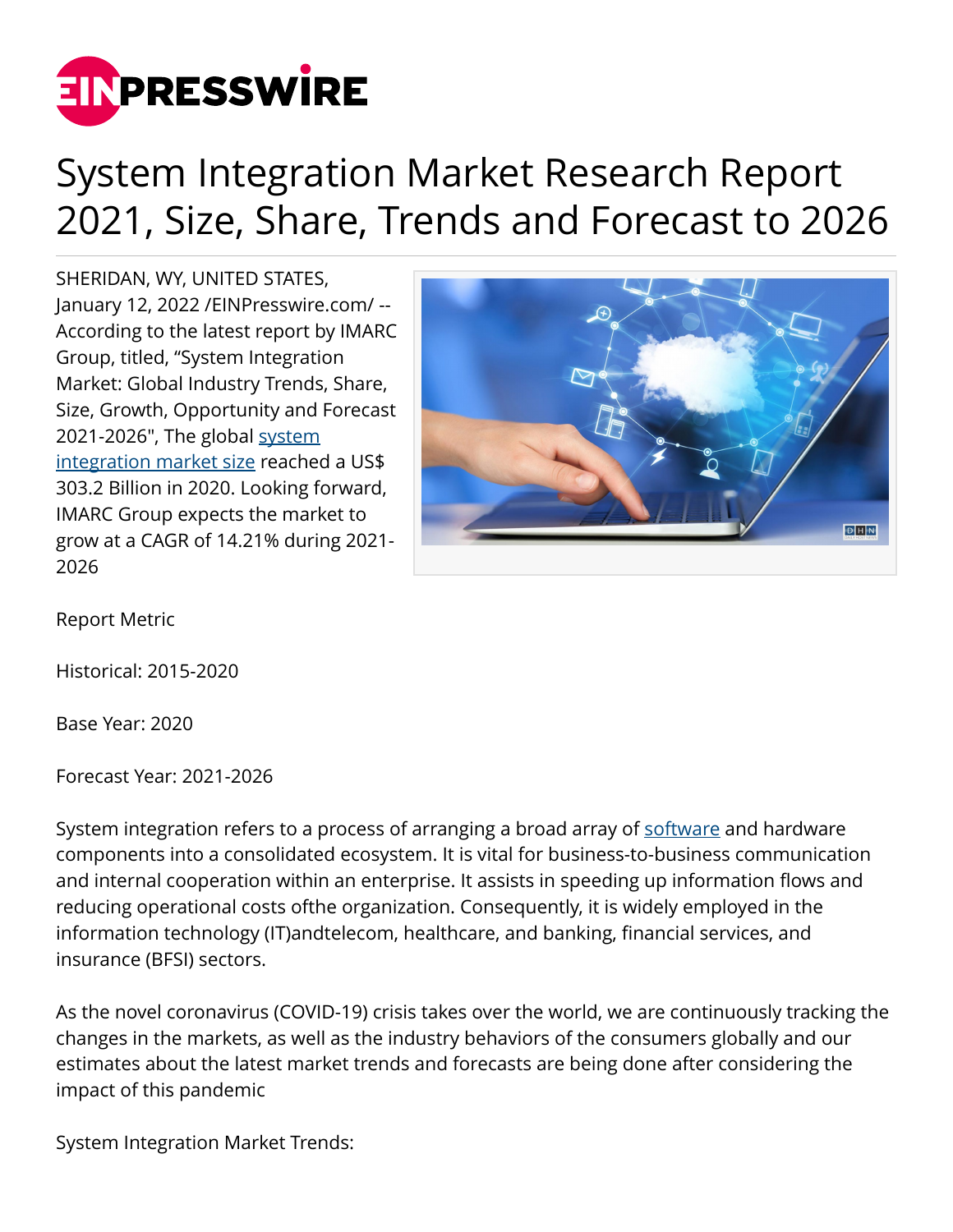The global market is primarily driven by the widespread adoption of New-Gen Operations Systems and Software (NGOSS) by the telecom sector to improvecustomer service and support. Furthermore, the rising adoptionof cloud-based mobile applications across numerous sectors has led to the growingrequirement for application integration and configuration services, thereby favorably impacting the market growth. Moreover, the widespread adoption of advanced technologies has also provided an impetus to the uptake of system integration services among small- and medium-sized enterprises (SME). Apart from this, the rapid outbreak of the COVID-19 pandemic across the globe has resulted in the growing demand for system integration among retailers to ensure efficient operations and online sales, therebycreating a positive outlook for the market.

Request a Free Sample Report: <https://www.imarcgroup.com/system-integration-market/requestsample>

Global System Integration Market 2021-2026 Analysis and Segmentation:

Competitive Landscape:

The competitive landscape of the market has been studied in the report with the detailed profiles of the key players operating in the market.

Accenture Plc., BAE Systems Plc., Capgemini SA., Cisco Systems Inc., Dell Inc., Fujitsu Limited (Furukawa Group), HCL Technologies Limited, Hewlett Packard Enterprise Company, IBM Corporation, Infosys Limited, Oracle Corporation, Tata Consultancy Service Limited and Wipro Limited.

The report has segmented the market on the basis of region, service and end use industry.

Breakup by Service:

[Infrastructure](https://bit.ly/3qiCHom) Integration Application Integration Consulting

Breakup by End Use Industry:

**BFSI** Government Manufacturing Telecommunications Retail Oil and Gas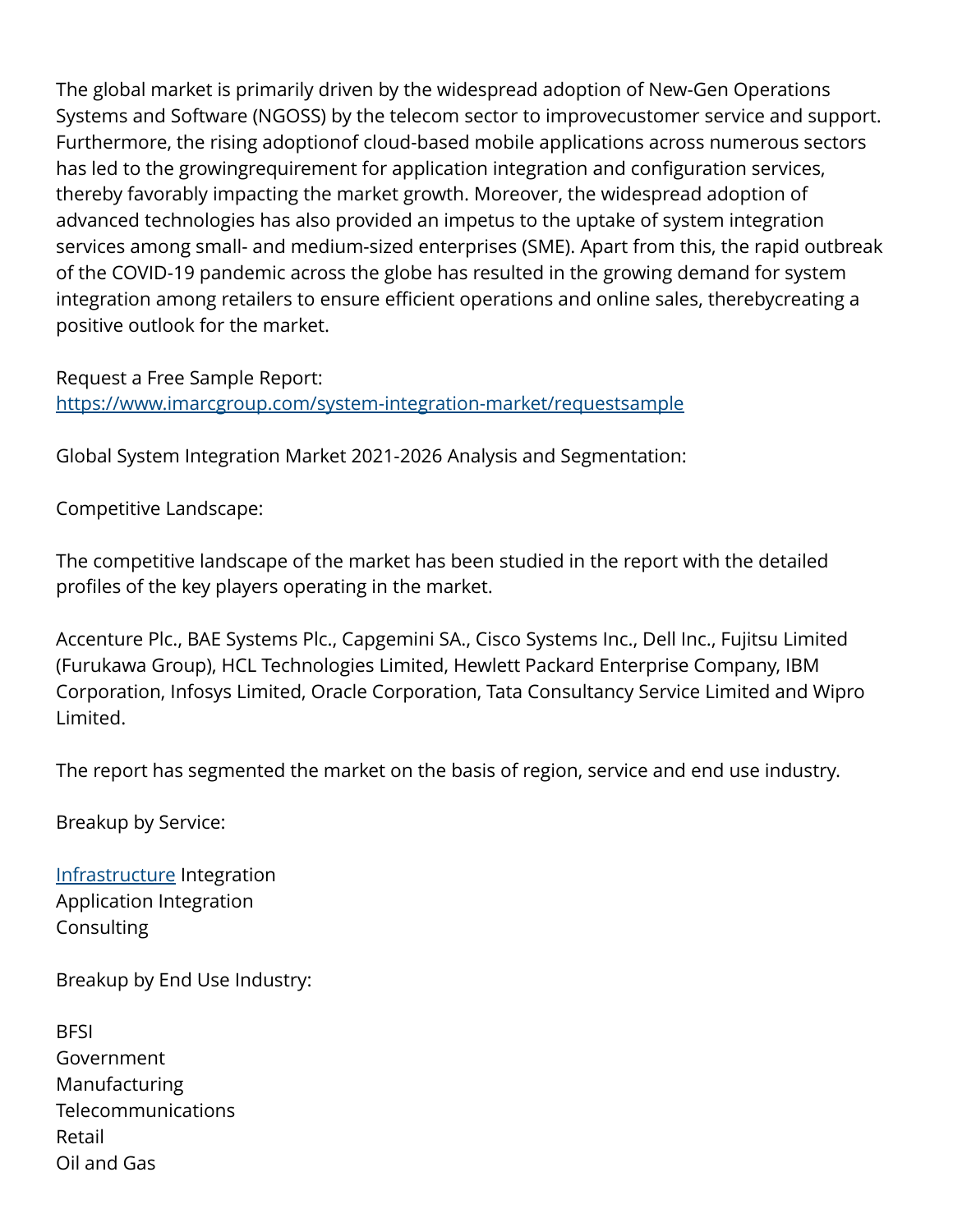Healthcare Others

Breakup by Region:

North America: (United States, Canada) Asia Pacific: (China, Japan, India, South Korea, Australia, Indonesia, Others) Europe: (Germany, France, United Kingdom, Italy, Spain, Russia, Others) Latin America: (Brazil, Mexico Others)

Ask Analyst for Customization and Explore Full Report with TOC & List of Figure: <https://bit.ly/3getFEz>

If you want latest primary and secondary data (2021-2026) with Cost Module, Business Strategy, Competitive landscape, etc. Click request free sample report, the report will be delivered to you in PDF format via email within 24 to 48 hours after the payment confirmation

Key highlights of the report:

Market Performance (2014-2019) Market Outlook (2020-2025) Market Trends Market Drivers and Success Factors The Impact of COVID-19 on the Global Market Value Chain Analysis Structure of the Global Market Comprehensive mapping of the competitive landscape If you need specific information that is not currently within the scope of the report, we will provide it to you as a part of the customization.

Other Reports:

Insurtech Market: <https://bit.ly/3Gjxl1I>

Insurance Fraud Detection Market:<https://bit.ly/3HZOCxH>

Live Chat Software Market 2021-2026:<https://bit.ly/3mEWYBz>

Control Towers Market Report 2021-2026:<https://bit.ly/3FBv8yP>

United States Soft Skills Training Market:<https://bit.ly/3qiZXTh>

Europe Soft Skills Training Market: <https://bit.ly/33todcA>